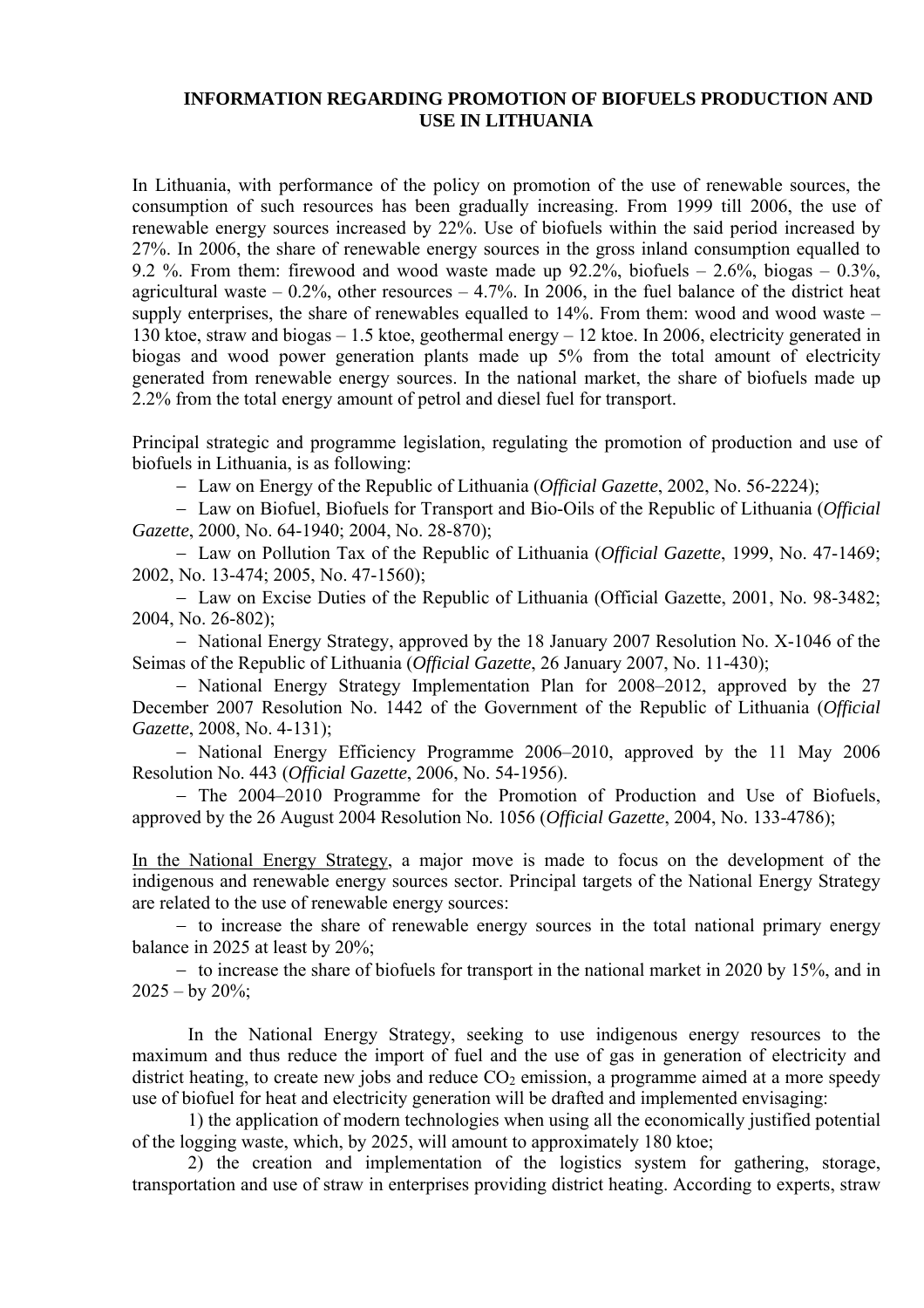remains unused in the agricultural sector of Lithuania and their energy value may amount to approximately 120 ktoe by 2025;

3) planting of the energy crop plantations and constantly expanding their area to achieve the supply volume of approximately 45 000 toe by 2015 and by 2025 – nearly 70 ktoe for energy purposes;

4) arranging sorting of municipal waste and constructing incineration facilities for such waste by 2010 in Vilnius, and later – in major Lithuanian cities and towns to replace approximately 120 ktoe of fossil fuel;

5) to replace approximately 450 ktoe of petroleum products with biofuel by 2025, by respectively expanding rape and other oil-bearing plants growing areas and the production of biodiesel, as well as comprehensively supporting the production of bioethanol using the latest technologies and versatile raw materials.

With a view to increasing the use of biofuel and other indigenous energy resources by reducing the demand in the imported fuel, the following measures will be undertaken:

1. drafting of the required legal acts regulating the use of renewable energy resources of all types in the energy and transport sectors. The State will support the implementation of projects aimed at achieving this goal and will create the conditions for the EU structural and other support funds to be used for this purpose;

2. encouraging the extensive use of indigenous energy resources by employing legal and economic measures, supporting enterprises growing energy plants and crops and producing biofuel.

The National Energy Strategy Implementation Plan for 2008–2012 contains two groups of measures related to the use of biofuels: "Developing new energy capacities, increasing energy production efficiency" and "Developing the use of renewable energy sources and increasing energy efficiency".

The following measures have been provided for in the Group of Measures "Developing new energy capacities, increasing energy production efficiency":

to construct cogeneration power plants using biofuels, including municipal waste, the total electric capacity equalling to 71 MW and thermal capacity – to 178.5 MW;

to modernize Petrašiūnai Power Plant and adapt it to using biofuel.

In the Group of Measures "Developing the use of renewable energy sources and increasing energy efficiency", the following measures have been provided for:

- to use the whole economically justifiable potential of wood-cutting waste;
- − to create and implement the logistics system for collection and use of biofuels;
- − to afforest and develop energy plantations;
- − to develop areas of oil plants, production and use of biofuels;

− to examine the possibility to modernize Klaipėda demonstration (show) geothermal power plant, to adapt it to use biofuels instead of natural gas.

The said Plan, in addition to specific measures, sets out the financing for implementation of the measures as well as appropriate periods and responsible institutions.

The purpose of the National Energy Efficiency Programme 2006–2010 in the sector of indigenous, renewable energy sources and waste energy could be identified as following – to use such energy sources for the purpose of reducing national dependence on the import of primary energy sources. The task is to achieve the share of renewable energy sources of 12% in the total primary energy balance in 2010, and the production of electricity from such sources of 7% of the whole amount of electricity consumed. The foregoing programme contains a plan of measures, which includes separate instruments related to promotion of the use of biofuels.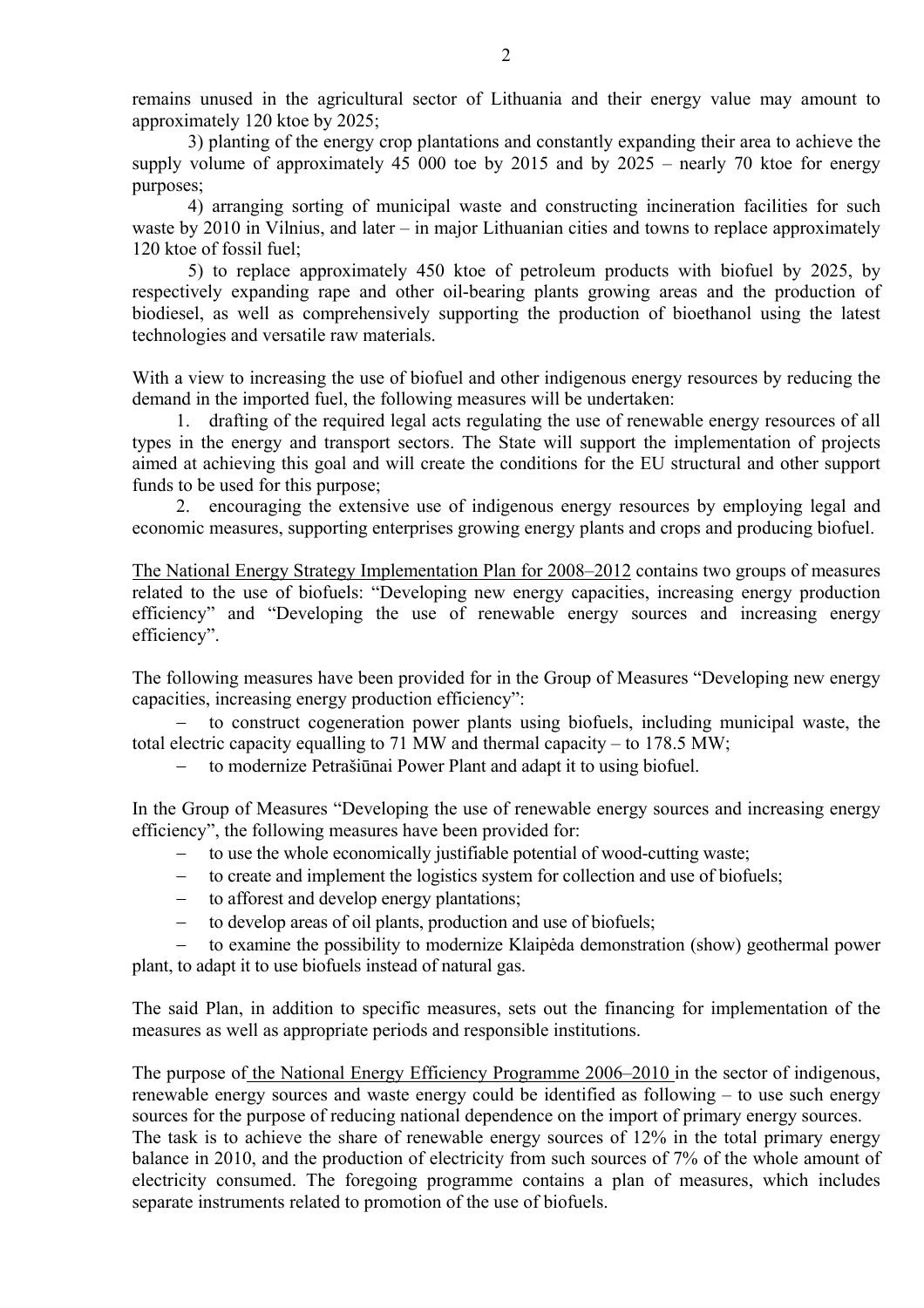The 2004–2010 Programme for the Promotion of Production and Use of Biofuels encourages the production of biofuels and bio-oils from the raw materials of Lithuanian origin. The purpose of the said Programme is to implement the Law on Biofuel, Biofuels for Transport and Bio-Oils of the Republic of Lithuania and the provisions of the European Community on the development of the biofuels production and use. The key objectives of the Programme are that:

by 2010 energy, generated from renewable energy sources, should make 12% (among them: from biofuels produced from the raw materials of Lithuanian origin  $-10.5\%$ ) of the total amount of energy consumption;

− by 2010 electricity, generated from renewable energy sources, should make up 7% (among them: generated from biofuels  $-1.65\%$ ) of the total amount of energy consumption;

− by 31 December 2010 – 5.75% of all used fuels for transport.

Key tasks of this Programme:

by 2010 to increase the production of electricity obtained from biogas, wood and straw up to 0.204 TWh, and the total amount of energy – up to 10.31 TWh per year;

by 2010 to increase the production of biodiesel fuel from the raw materials of Lithuanian origin up to 40 thousand tons per year;

by 2010 to increase the production of bioethanol up to 20 thousand tons per year;

to encourage the growing and preparation of raw materials for biofuels;

− to encourage the use of biofuels, to establish obligatory targets for use of mineral fuels and biofuel mixtures;

− to encourage scientific researches on the issues of production and use of biofuels – to recognize them as a priority trend for scientific researches;

to implement training, information and consulting measures on the issues of biofuels.

In addition to the above-mentioned strategic and programme documents, the following legal, economic measures, encouraging the use of renewable energy sources, are being implemented:

by aiming to promote the use of biofuels, the Law on Pollution Tax of the Republic of Lithuania establishes that natural or legal persons polluting from transport vehicles using bio-fuel of established standards upon submitting the documents certifying the consumption of bio-fuel, as well as natural or legal persons who submit documents certifying the consumption of bio-fuel shall be exempted from the pollution tax for pollution from stationary sources of pollution for pollutants discharged into the atmosphere when using bio-fuel;

− by aiming to promote the use of biofuels for electricity generation in cogeneration power plants, the whole amount of electricity produced in the cogeneration regime in combined cycle power units, using biomass and (or) biogas (when biomass and biogas make up at least 70% in the fuel balance, and the rate of nominal electric and thermal capacities is at least 0.23) shall be purchased. Since costs of electricity generation from renewable energy sources are higher than using traditional energy resources, fixed purchase prices have been established for electricity generated from renewable energy sources. The purchase price of electricity produced by using biofuel is 22/24 ct/kWh (6.4/7.0  $\epsilon$ c/kWh) (for power plants the operation of which started before 1 January  $2008 - 22$  ct/kWh, for those the operation of which started after 1 January  $2008 - 24$ ct/kWh). Power plants, generating electricity from renewable energy sources, shall be connected to operating energy enterprises' networks under the procedure as provided for by the legal acts, by applying a 40 % connection tax allowance. In the presence of the limited permeability of transmission and distribution networks, transmission system and distribution networks operators should ensure a priority transmission of electricity through networks, produced by using renewable energy sources.

while purchasing heat from independent heat suppliers and under the equal price for heat offered by suppliers, priority shall be given to heat produced by using renewable energy sources;

− Fund of the Support Programme for Development of Biofuels Production shall be used